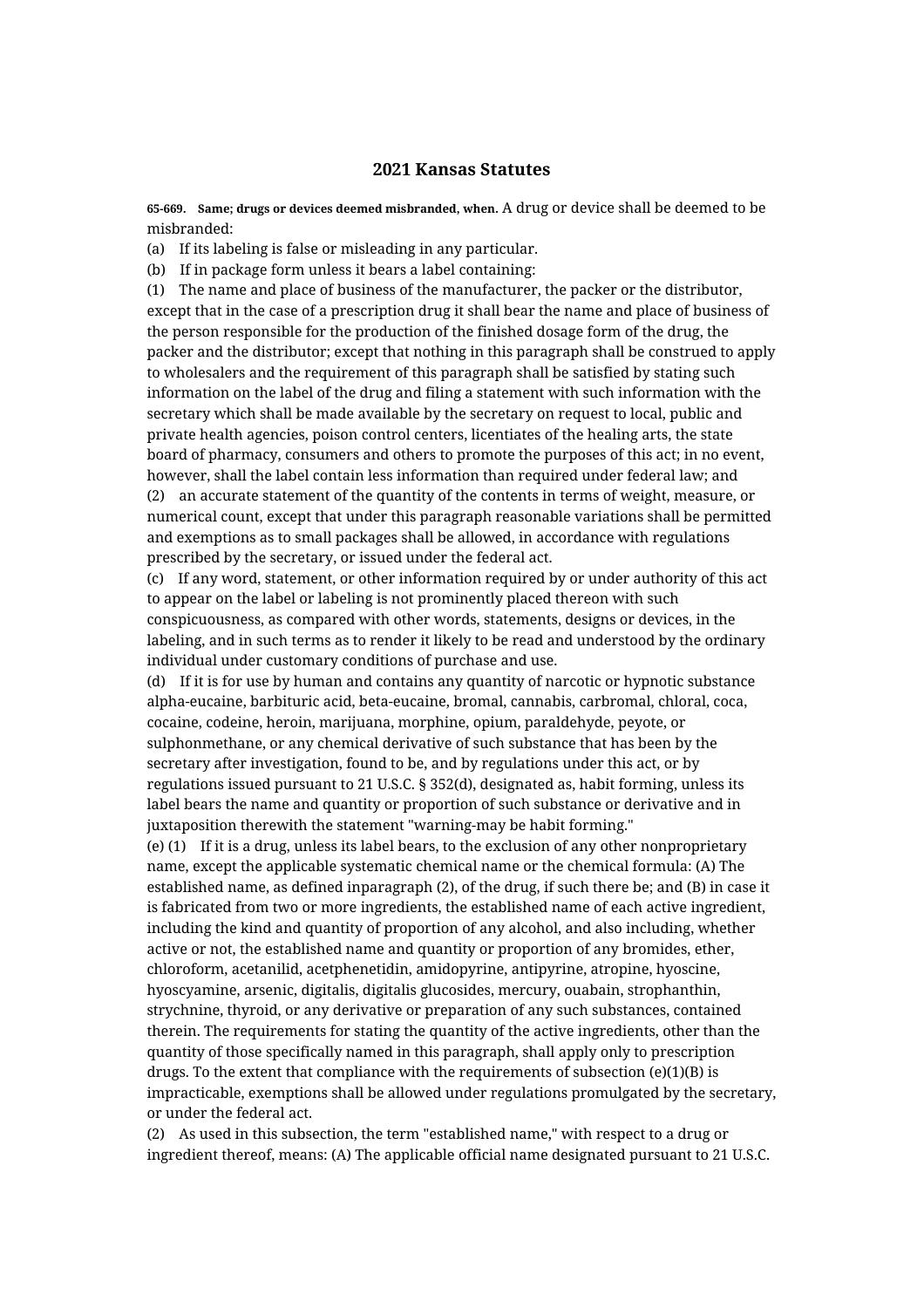§ 358; (B) if there is no such name and such drug, or such ingredient, is an article recognized in an official compendium, then the official title thereof in such compendium; or (C) if neither subparagraph (A) nor subparagraph (B) applies, then the common or usual name, if any, of such drug or of such ingredient. Where subparagraph (B) applies to an article recognized in the United States pharmacopeia and in the homeopathic pharmacopoeia under different official titles, the official title used in the United States pharmacopeia shall apply unless it is labeled and offered for sale as a homeopathic drug, in which case the official title used in the homeopathic pharmacopoeia shall apply.

(f) Unless its labeling bears: (1) Adequate directions for use; and (2) such adequate warning against use in those pathological conditions or by children where its use may be dangerous to health, or against unsafe dosage or methods or duration of administration or application, in such manner and form as are necessary for the protection of users. Where any requirement of paragraph (1), as applied to any drug or device, is not necessary for the protection of the public health, the secretary shall promulgate regulations exempting such drug or device from such requirements. Articles exempted under regulations issued under 21 U.S.C. § 352(f) may also be exempt.

(g) If it purports to be a drug the name of which is recognized in an official compendium, unless it is packaged and labeled as prescribed therein. The method of packing may be modified with the consent of the secretary, or if consent is obtained under the federal act. Whenever a drug is recognized in both the United States pharmacopeia and the homeopathic pharmacopoeia of the United States, it shall be subject to the requirements of the United States pharmacopeia with respect to the packaging and labeling unless it is labeled and offered for sale as a homeopathic drug, in which case it shall be subject to the provisions of the homeopathic pharmacopoeia of the United States, and not to those of the United States pharmacopeia. In the event of inconsistency between the requirements of this subsection and those of subsection (e) as to the name by which the drug or its ingredients shall be designated, the requirements of subsection (e) shall prevail.

(h) If it has been found by the secretary or under the federal act to be a drug liable to deterioration, unless it is packed in such form and manner and its label bears a statement of such precautions, as the regulations adopted by the secretary require as necessary for the protection of public health. No such regulations shall be established for any drug recognized in an official compendium until the secretary shall have informed the appropriate body charged with the revision of such compendium of the need for such packaging or labeling requirements and such body shall have failed within a reasonable time to prescribe such requirements.

(i) (1) If it is a drug and its container is so made, formed or filled as to be misleading; (2) if it is an imitation of another drug; or (3) if it is offered for sale under the name of another drug.

(j) If it is dangerous to health when used in the dosage, or with the frequency of duration prescribed, recommended or suggested in the labeling thereof.

(k) If it is, purports to be or is represented as a drug composed wholly or partly of insulin, unless: (1) It is from a batch with respect to which a certificate or release has been issued pursuant to 21 U.S.C. § 356; and (2) such certificate or release is in effect with respect to such drug.

(l) If it is, purports to be or is represented as a drug composed wholly or partly of any kind of penicillin, streptomycin, chlortetracycline, chloramphenicol, bacitracin or any other antibiotic drug, or any derivative thereof, unless: (1) It is from a batch with respect to which a certificate or release has been issued pursuant to 21 U.S.C. § 357; and (2) such certificate or release is in effect with respect to such drug. This paragraph shall not apply to any drug or class of drugs exempted by regulations promulgated under 21 U.S.C. § 357(c) or (d). For the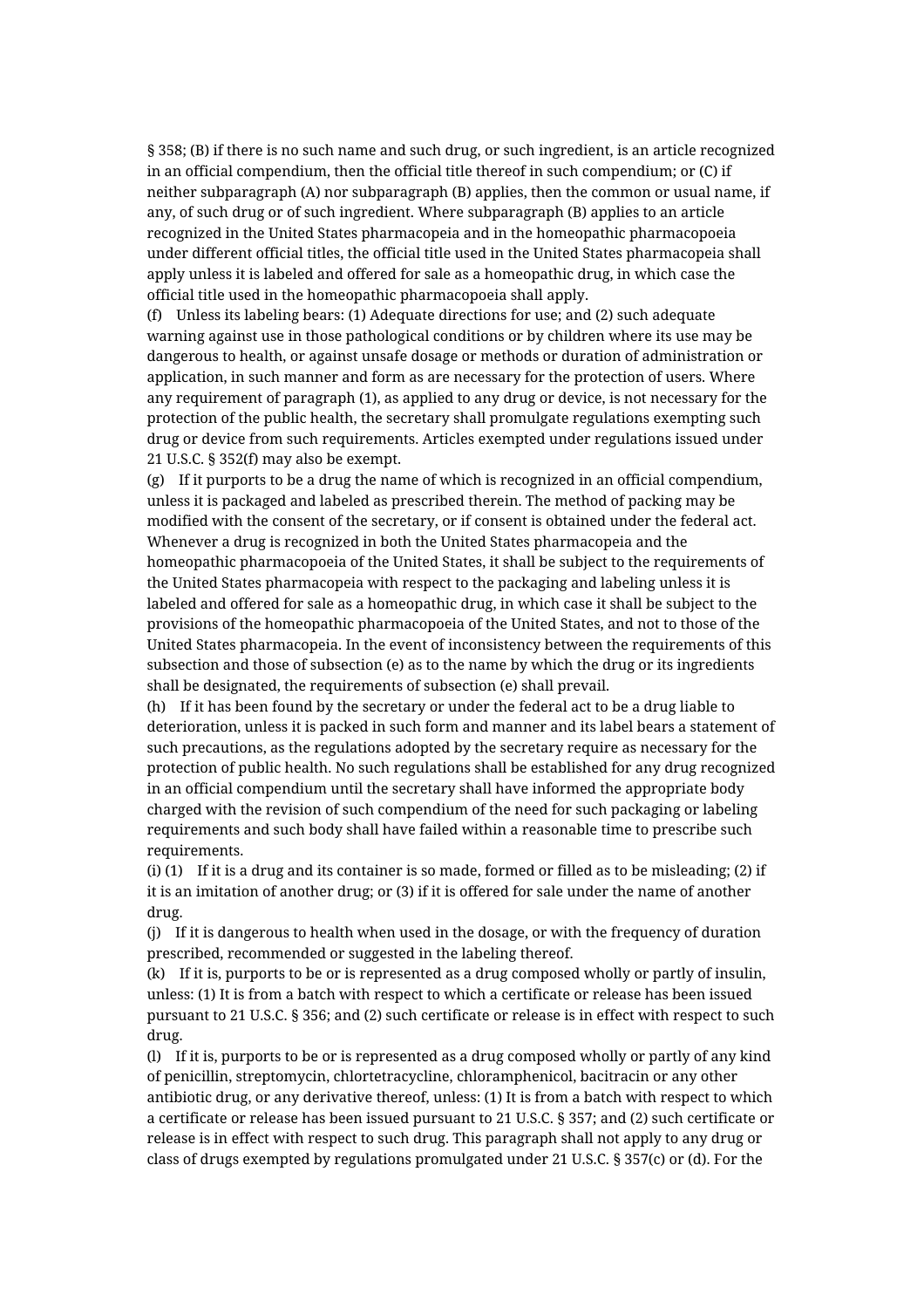purpose of this subsection the term "antibiotic drug" means any drug intended for use by human containing any quantity of any chemical substance that is produced by a microorganism and which has the capacity to inhibit or destroy microorganisms in dilute solution, including the chemically synthesized equivalent of any such substance. (m) If it is a color additive, the intended use of which in or on drugs is for the purpose of coloring only, unless its packaging and labeling are in conformity with such packaging and labeling requirements applicable to such color additive, prescribed under the provisions of K.S.A. 65-667, and amendments thereto, or of the federal act.

(n) In the case of any prescription drug distributed or offered for sale in this state, unless the manufacturer, packer, or distributor thereof includes in all advertisements and other descriptive printed matter issued or caused to be issued by the manufacturer, packer, or distributor with respect to that drug a true statement of: (1) The established name, as defined in subsection (e)(2); (2) the formula showing quantitatively each ingredient of such drug to the extent required for labels under 21 U.S.C. § 352(e); and (3) such other information in brief summary relating to side effects, contraindications, and effectiveness as shall be required in regulations issued under the federal act.

(o) If a trademark, trade name or other identifying mark, imprint or device of another or any likeness of the foregoing has been placed thereon or upon its container with intent to defraud.

(p) Drugs and devices that are, in accordance with the practice of the trade, to be processed, labeled or repacked in substantial quantities at establishments other than those where originally processed or packed shall be exempt from any labeling or packaging requirements of this act if such drugs and devices are being delivered, manufactured, processed, labeled, repacked or otherwise held in compliance with regulations issued by the secretary or under the federal act.

(q) A drug intended for use by human that: (1) Is a habit-forming drug to which K.S.A. 65- 668, and amendments thereto, applies; or (2) because of its toxicity or other potentiality for harmful effect, or the method of its use, or the collateral measures necessary to its use, is not safe for use except under the supervision of a practitioner licensed by law to administer such drug; or (3) is limited by an approved application under 21 U.S.C. § 355 or K.S.A. 65- 669a, and amendments thereto, to use under the professional supervision of a practitioner licensed by law to administer such drug, shall be dispensed only: (A) Upon a written prescription of a practitioner licensed by law to administer such drug or upon the written prescription of a mid-level practitioner as defined in K.S.A. 65-1626, and amendments thereto; (B) upon an oral prescription of such practitioner or mid-level practitioner which is reduced promptly to writing and filed by the pharmacist; or (C) by refilling, any such written or oral prescription if such refilling is authorized by the prescriber either in the original prescription or by oral order which is reduced promptly to writing and filed by the pharmacist. The act of dispensing a drug contrary to the provisions of this paragraph shall be deemed to be an act which results in a drug being misbranded while held for sale.

(r) Any drug dispensed by filling or refilling a written or oral prescription of a practitioner licensed by law to administer such drug or by filling or refilling a written or oral prescription of a mid-level practitioner as defined in K.S.A. 65-1626, and amendments thereto, shall be exempt from the requirements of this section, except subsections (a), (i)(2) and  $(3)$ ,  $(k)$  and  $(l)$ , and the packaging requirements of subsections  $(g)$  and  $(h)$ , if the drug bears a label containing the name and address of the dispenser, the serial number and date of the prescription or of its filling, the name of the prescriber and, if stated in the prescription, the name of the patient, and the directions for use and cautionary statements, if any, contained in such prescription. This exemption shall not apply to any drug dispensed in the course of the conduct of a business of dispensing drugs pursuant to diagnosis by mail,